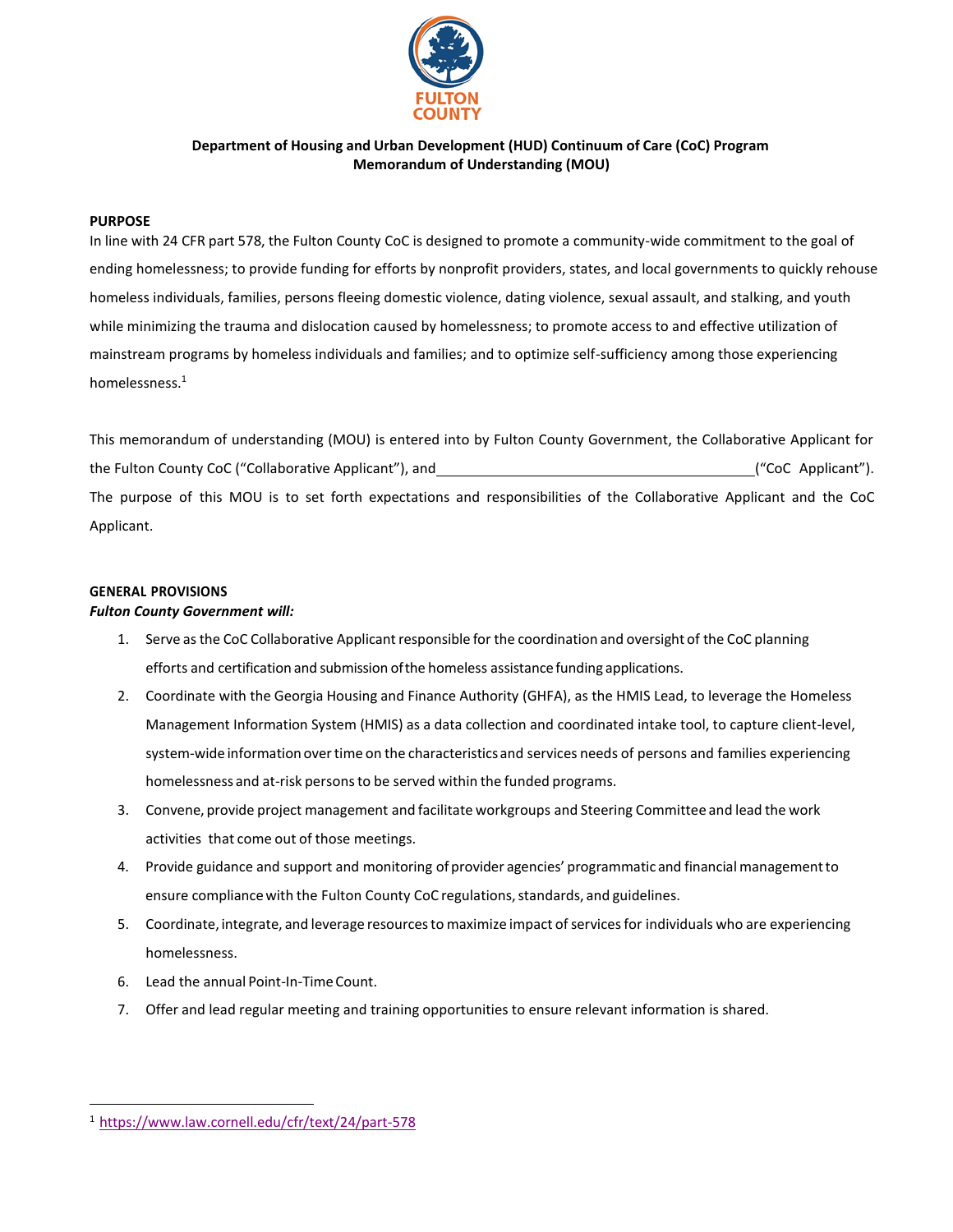

# *CoC Applicantwill:*

- 1. Fully participate in the Fulton County CoC Coordinated Entry (CE) process, which includes, but is not limited to:
	- a. Accepting all participants for the project from CE;
	- b. Adhering to all CE related policies and procedures; and
	- c. Attending all required CE trainings.
- 2. Have in place on-site supportive services (provided directly or sub-contracted) or provide transportation and access to supportive servicesthat will:
	- a. Help program participants obtain or remain in permanent housing;
	- b. Help participants increase skills and/or income; and
	- c. Help participants achieve greater self-determination, enabling the participants to gain needed confidence to make the transition out of homelessness.
- 3. Operate in line with the Housing First philosophy, which includes providing a combination of one or more Evidence-Based Practices (EBP) or emerging best practices for the target client group to be implemented in case management and other service areas provided by the grantee or sub-contracted entities.
- 4. Provide services in a culturally competent and inclusive context. The population that homeless programs are designed to serve are typically marginalized and excluded from their communities and mainstream society. Bringing them into housing and meaningful services requires providers to bridge cultural, language, and other barriers. Services should be provided with adherence to the HUD Equal Access Rule.
- 5. Establish policies and practices that are consistent with, and do not restrict the exercise of rights provided by the education subtitle of the McKinney-Vento Act, and other laws relating to the provision of educational and related services to individuals and families experiencing homelessness.
- 6. Designate a staff person to ensure that children are enrolled in school and connected to the appropriate services within the community, including early childhood programs such as Head Start, Part C of the Individuals with Disabilities Education Act, and McKinney-Vento education services.
- 7. Establish and operate an Emergency Transfer Plan, which allows for survivors of domestic violence to move to another safe and available unit if they fear for their life and safety.
- 8. Provide services and housing in a trauma-informed manner, including appropriately engaging and helping to stabilize people with a history of trauma, and training all staff who will be working with participants to understand the nature and manifestations of trauma in human life and to ensure that both housing and services are offered in safe, nonthreatening environments.
- 9. Work to minimize evictions and program terminations, and to not tie continued tenancy to program and/or service participation.
- 10. Fully participate in the ClientTrack, the Homeless Management Information System (HMIS) that is designated for the CoC, which includes, but is not limited to:
	- a. Adhering to both the Fulton County CoC and Georgia Implementation Data Quality Standards;
	- b. Enter timely, accurate, and complete data; and